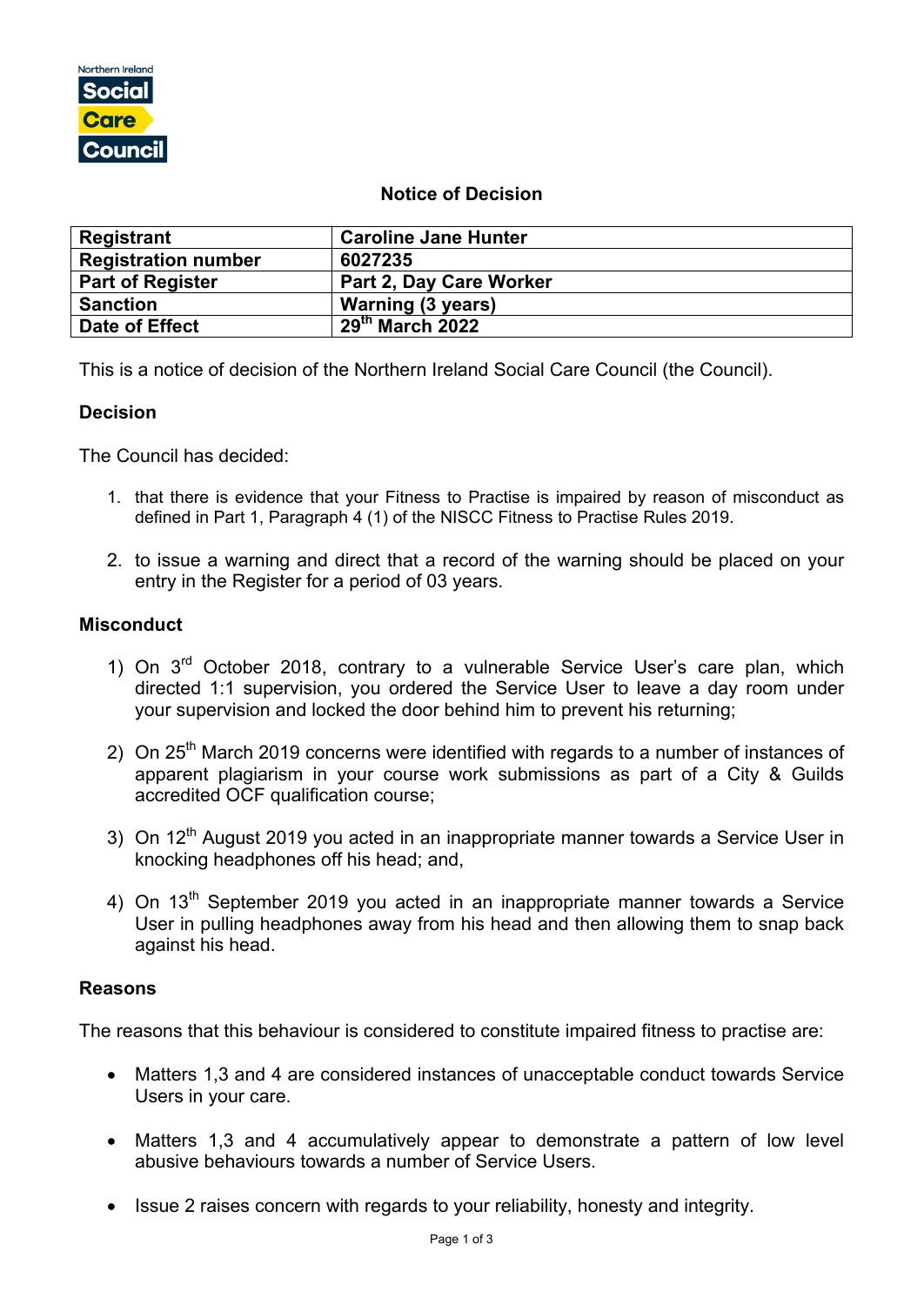• Your behaviour has fallen below the standard expected of a person registered with the Northern Ireland Social Care Council and therefore has the potential to undermine public confidence in social care services.

# **NISCC Standards of Conduct and Practice for Social Care Workers**

The Standards of Conduct and Practice for Social Care Workers that your behaviour has breached, are as follows:

#### **Standard 1. Protect the rights and promote the interests and wellbeing of service users and carers. This includes:**

1.2 Treating people with consideration, respect and compassion;

#### **Standard 5: As a social care worker, you must uphold public trust and confidence in social care services. In particular you must not:**

- 5.1 Abuse, neglect or harm service users, carers or colleagues;
- 5.8 Behave in a way, in work or outside work, which would call into question your suitability to work in social care services.

#### **Sanction**

Having regard to the document '*Consensual Disposal Indicative Sanctions'* the Council decided that the appropriate sanction was the imposition of a warning on your registration for a period of 03 years.

# **Reasons for the Sanction**

When reaching its decision the Council considered the following factors:

- You showed disregard and a lack of consideration and compassion for Service Users in your care;
- You committed plagiarism in external accredited qualification coursework which raises concerns with regards to your integrity;
- You failed to engage constructively with the NISCC investigation of these matters and thereby have foregone the opportunity to provide the Council with any insight, refection or learnings with respect to same or assurance with regards to future conduct.

# **Consent**

Having been advised of the consequences, and having been recommended to take independent advice, you have failed to offer any formal response to the above. On account therefore in accordance with the aforementioned Fitness to Practise Rules 2019, a record of this warning has now been placed on your entry in the Register for a period of 03 years.